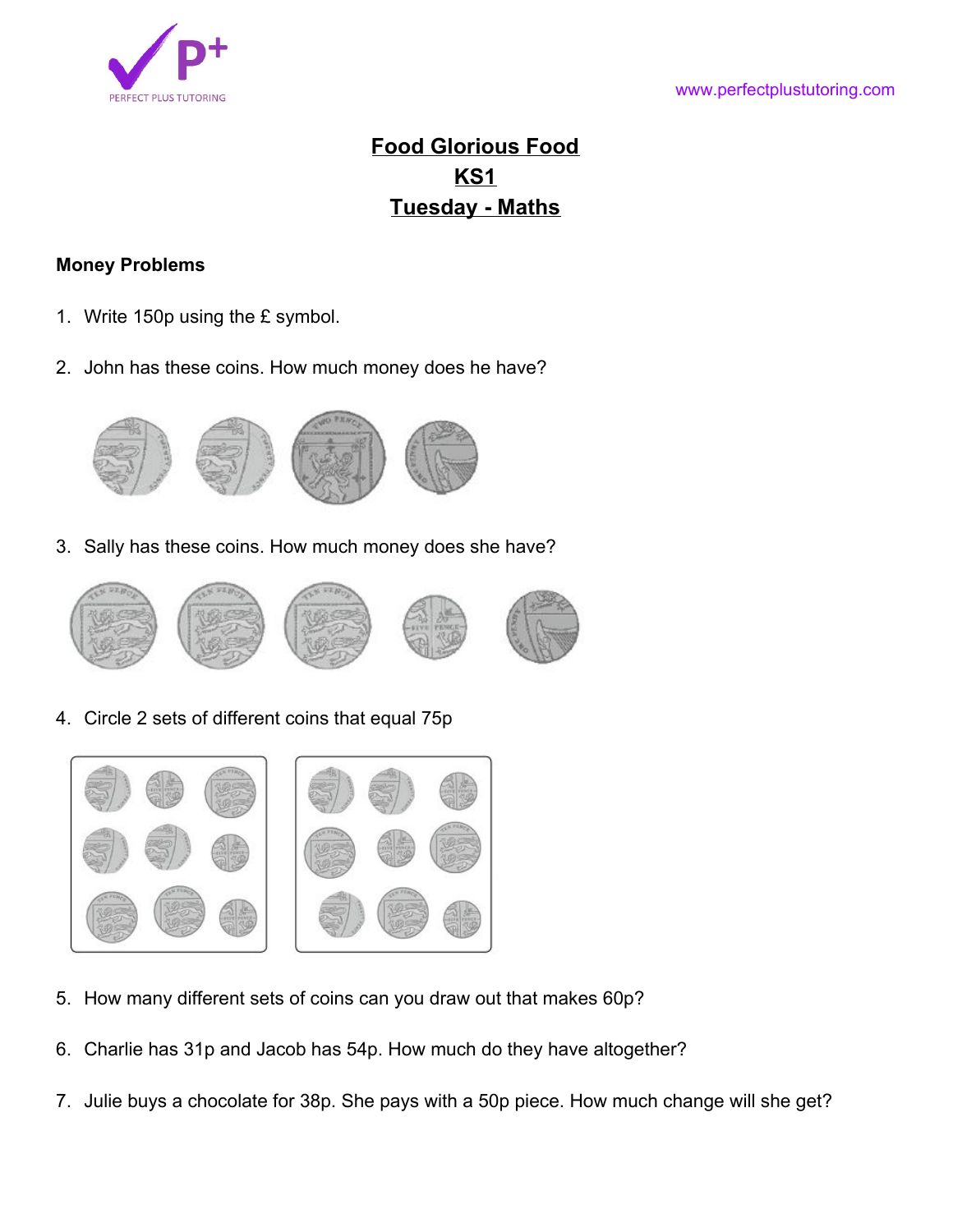

- 8. Shaheen buys an apple for 15p and a banana for 26p. She pays using a 50p coin. What coins could she be given for her change?
- 9. At the school shop Raveen buys two apples. They cost 24p altogether. How much does each apple cost?

## **Extension**

1. Holly uses a £1 coin to buy a pack of pears. Here is the change she was given. How much did the pack of pears cost?



- 2. I spend £2 on a drink and a sandwich. The sandwich costs 80p more than the drink. How much does the sandwich cost?
- 3. Grace uses a £1 coin to buy a can of drink which costs 80p. She is given three coins in change. What coins could she have been given?
- 4. Nicole buys these two items.



She pays with the following coin.



She is given this change.



Is she given the correct change?